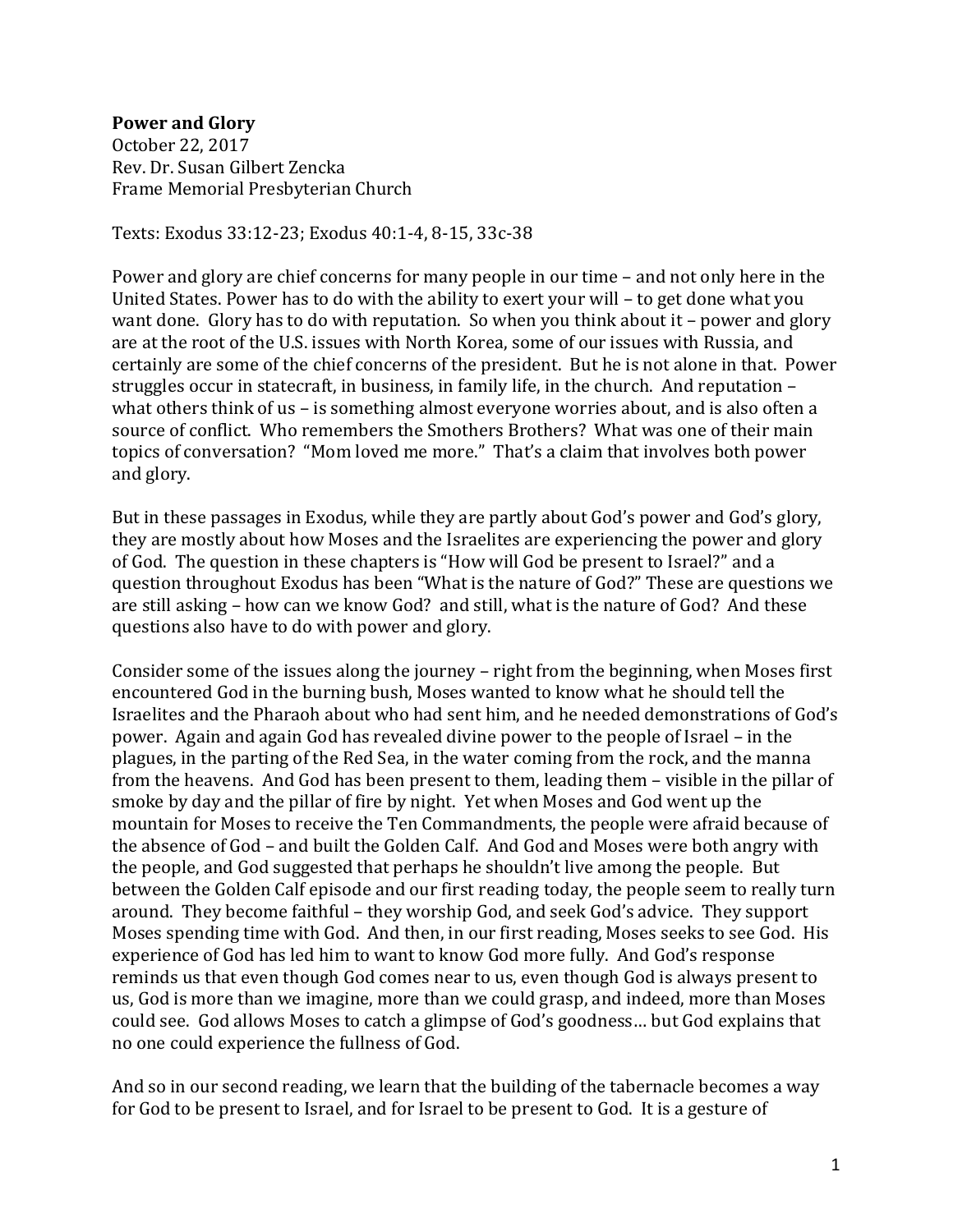intentionality by God and God's people – a recognition that although God is always present with us, both our faithfulness and God's are shown in our choosing to turn our attention to one another. We do this in worship, turning our attention to God, seeking God's guidance, bringing our confessions and praise to God. We do it when we have a consciousness of serving God in mission, joining our efforts to what God is already doing among us. We do it in prayer, turning our attention to God's presence, sometimes with words, sometimes with pure attention.

We finished the book of Exodus with today's reading. We will continue the Exodus journey with some readings from Deuteronomy over the next four weeks – Kent will preach next week and I'll preach the following three weeks. But we've finished the journey through the book of Exodus that we began on August 27 – we've only hit the high spots, but we have begun at the beginning and ended at the end of the Book of Exodus, if not of the Exodus journey.

And so what have we experienced in Exodus? And what have we learned about God's presence and God's power and glory? And is the experience in the book of Exodus consistent with our experience of God today?

Clearly, in Exodus there are amazing experiences of God's power – I've recounted some of them. But from the beginning, what God stressed with Moses was not God's power, but God's presence. Let's go back to that first encounter that Moses had with God at the burning bush. You remember how it went – Moses was tending sheep and saw a bush that was burning and yet was not burned up. And as he drew near to see what was going on, he heard God call him from within the bush. And God told him to go back to Egypt and lead the people to freedom. And Moses asked, "Who am I to go to Pharaoh and to bring the Israelites out of Egypt?"

And God answered, "I'll be with you." And throughout the book, God is with Moses and the people. And remarkably, God leads them in a clear, unambiguous visual way: as a cloud of smoke during the day and a cloud of fire during the night. God's presence with them was unambiguous and unmistakable. In fact, there are times where the people are disturbed by God being so close, it makes them nervous.

In that respect, our experience is not at all like the Exodus experience – many of us don't have any kind of clear experience of God, and even among those who do have an experience of God, it is usually subtle or rare or both. Mother Teresa, who had an experience of God early in her life, didn't have another experience of God's presence for ten years, and then never again for the rest of her life. Her experience was one of yearning for God, wondering whether God had abandoned her. Most of us have to, like Teresa, trust in God's presence without sensing God. There are some among us who do have a sense of God's presence, but nothing even close to what Moses and the Israelites experienced. We have no clouds guiding us, no voices from the bush or the mountain. Their experience does seem to be unique in the Bible. Indeed, in the book of Numbers, God says that no other prophet will have the experiences of immediacy that Moses had. And yet, God's presence continues to be promised throughout the rest of the Bible.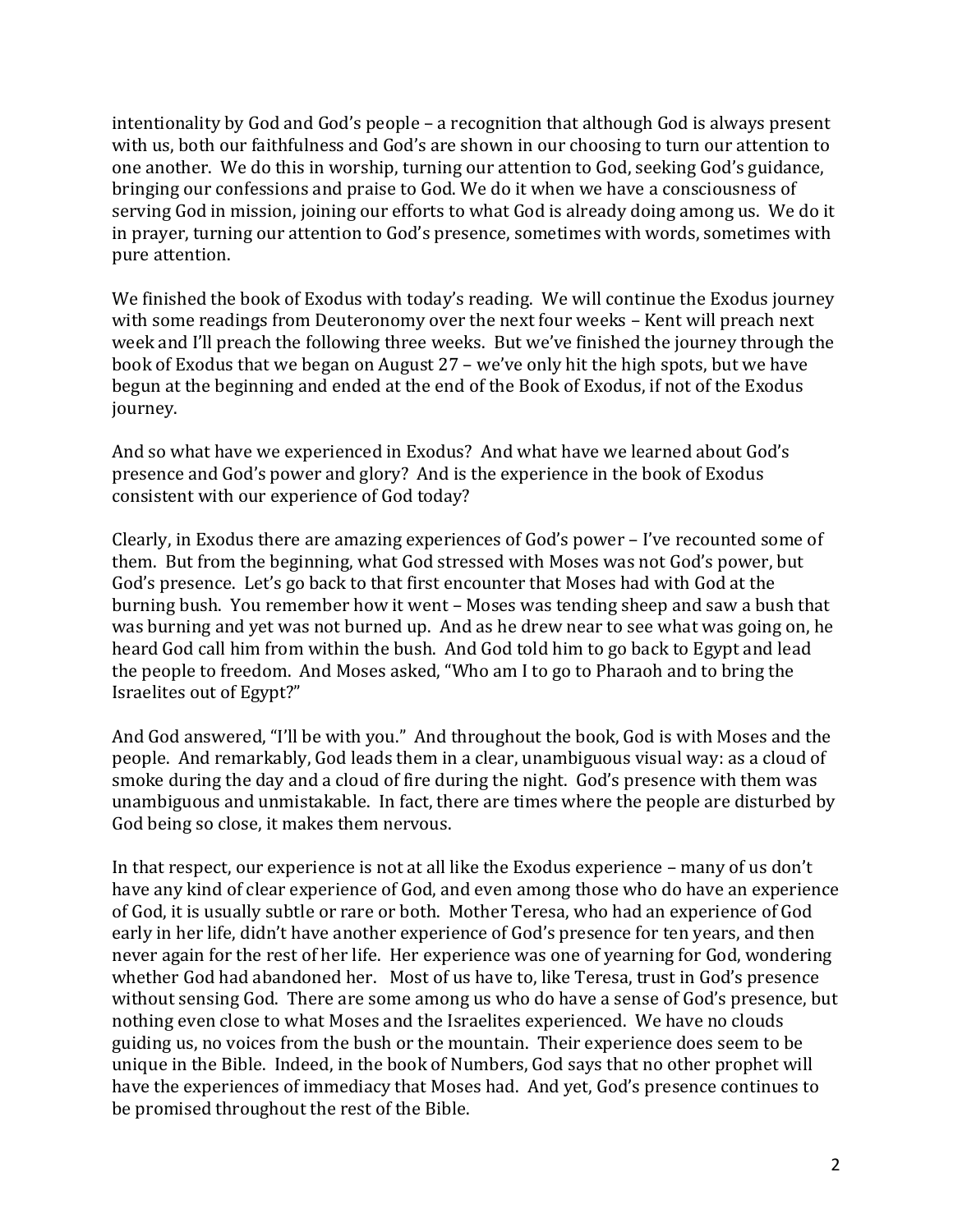But, even the one who is closest to God, Jesus, when he speaks of God's presence seems to say clearly that God's presence will not be clear to us. When he talks with the Pharisee Nicodemus who comes at night to meet with him, he speaks of God's presence using the Greek word *pneuma*, which means breath and wind and spirit and is translated variously as one or the other. I'm going to read what Jesus says using all three words, wind-breathspirit, not making an arbitrary choice about what Jesus meant. He said, "The wind-breathspirit blows wherever it wishes. You hear its sound, but you don't know where it comes from or where it is going. It's the same with everyone who is born of the wind-breathspirit." Jesus seems to be telling us that God is with us, and we may hear God, but we won't know from where, or to where God is going.

What Jesus does seem to show in his ministry is his own deep trust in God's presence, but Jesus spends a lot of time, intentional time, in prayer – paying attention to God. Jesus seems to suggest that we grow in our experience of God by serving God, by loving our neighbors as ourselves, by trusting God instead of worrying about the details of our lives. And in that, his message is consistent with the message of Exodus: trust God and follow God. And despite what those around him want, Jesus does not seem to have much interest in exercising power.

So what is our understanding of God's power? I've discussed this once before, and I think it's important, so let me just repeat some of what I said then, about 2-1/2 years ago:

The idea of God being omnipotent, or all-powerful, is taken for granted by many people, but it is an idea that, according to evangelical theologian Tony Campolo, is nowhere found in the Bible. Yep, you heard me right – the omnipotence of God is apparently not a Biblical idea. Who knew?

Now, if you're like me, the idea of God being omnipotent is kind of an "of course" – of course God is omnipotent – you know, God is omniscient, omnipresent, omnibenovolent, and omnipotent – God is all-knowing, all-present, all-loving, and all-powerful… except… what if God isn't? Perhaps you will find this idea unsettling. I know I did. It came up in a class I took three years ago (now 5 years ago) as I began my doctoral program, and I shut it right down. It challenged something I had taken for granted. It took me two years more to be ready to grapple with the idea – so about 3 years ago now, I started thinking about this seriously and reading about it. And the first thing I came across was an article by Tony Campolo which said that omnipotence was not found in the Bible, and I thought wow – if an evangelical pastor and theologian could say that, it must not be such a heretical notion. This was important to me, because I try to make a practice of not preaching heresy.

So, again I ask – what would it mean to conclude that God is not omnipotent? The first thing that leapt to my mind was that it sure would simplify the theodicy issue – theodicy is kind of a technical theological term, but it basically is about the question, how is it, if God is all good and all powerful, that evil exists? You can see, I'm sure, why this is a theological problem – if God is all powerful, and can keep bad things from happening to people, but God doesn't do that, then